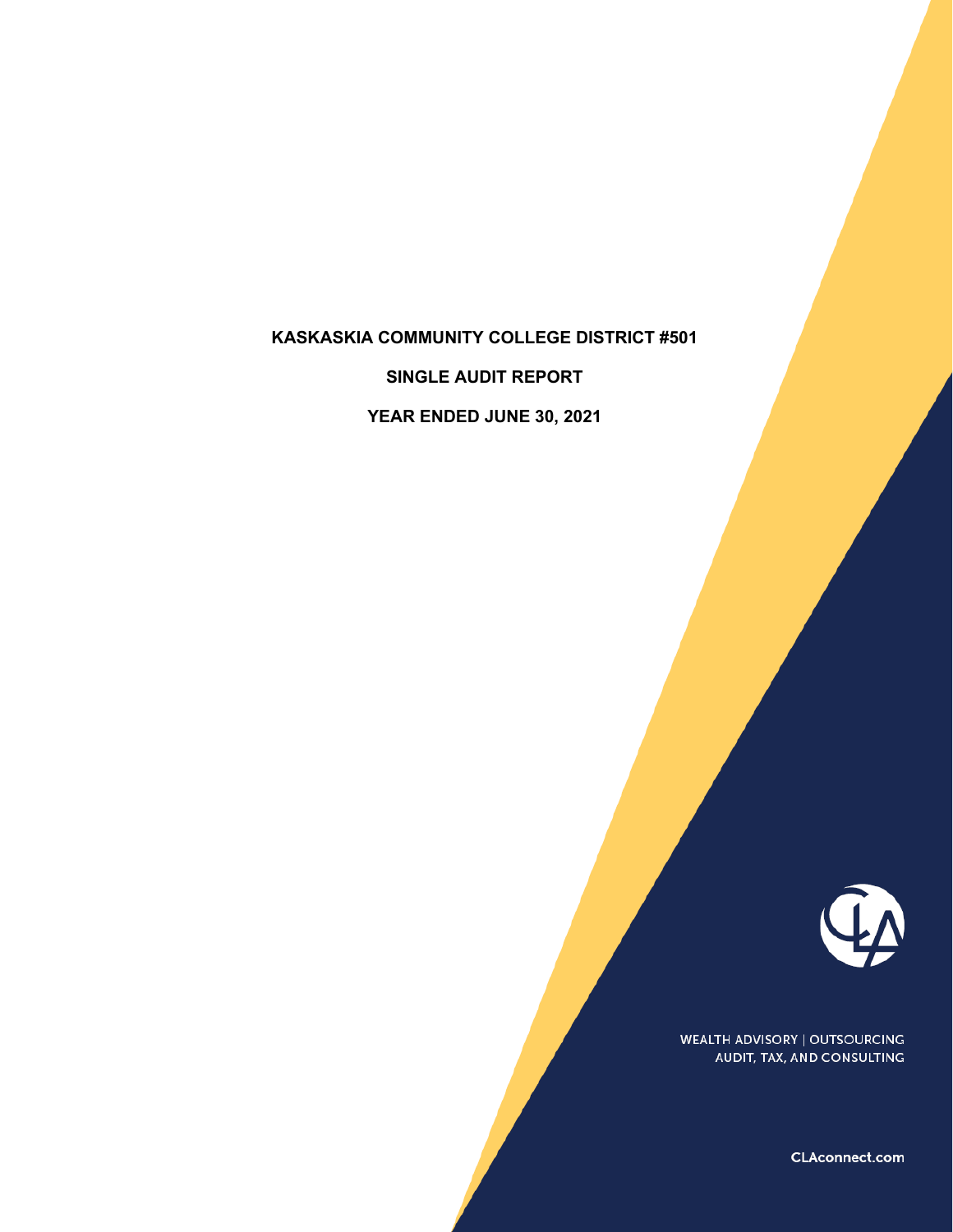## **KASKASKIA COMMUNITY COLLEGE DISTRICT #501 TABLE OF CONTENTS YEAR ENDED JUNE 30, 2021**

| <b>INDEPENDENT AUDITORS' REPORT ON COMPLIANCE FOR EACH MAJOR</b><br>FEDERAL PROGRAM AND REPORT ON INTERNAL CONTROL OVER |   |
|-------------------------------------------------------------------------------------------------------------------------|---|
| <b>COMPLIANCE REQUIRED BY THE UNIFORM GUIDANCE</b>                                                                      |   |
| <b>SCHEDULE OF EXPENDITURES OF FEDERAL AWARDS</b>                                                                       | 4 |
| NOTES TO SCHEDULE OF EXPENDITURES OF FEDERAL AWARDS                                                                     | 6 |
| <b>SCHEDULE OF FINDINGS AND QUESTIONED COSTS</b>                                                                        |   |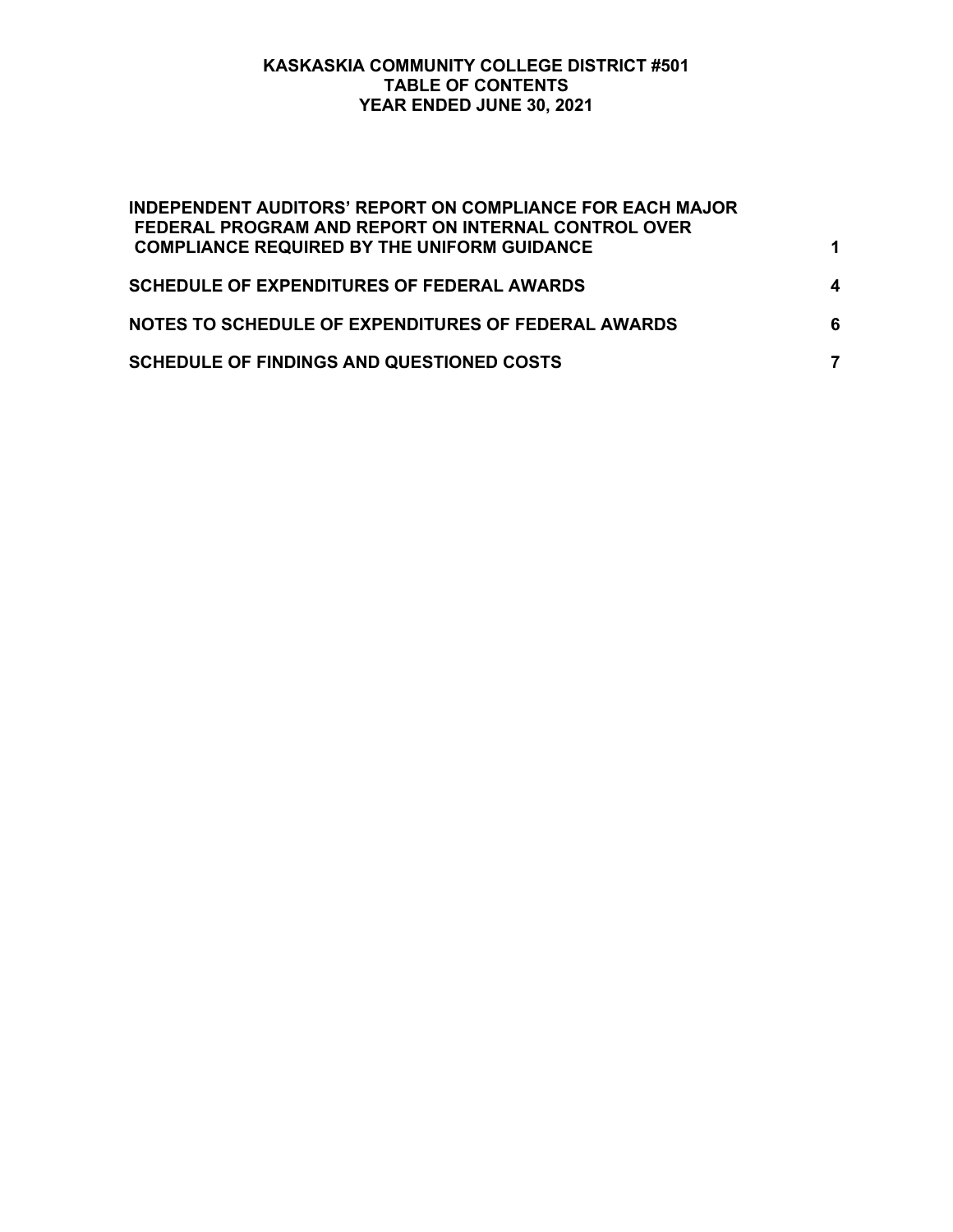

## **INDEPENDENT AUDITORS' REPORT ON COMPLIANCE FOR EACH MAJOR FEDERAL PROGRAM AND REPORT ON INTERNAL CONTROL OVER COMPLIANCE REQUIRED BY THE UNIFORM GUIDANCE**

Board of Trustees Kaskaskia Community College District #501 Centralia, Illinois

## **Report on Compliance for Each Major Federal Program**

We have audited Kaskaskia Community College District #501's compliance with the types of compliance requirements described in the *OMB Compliance Supplement* that could have a direct and material effect on each of Kaskaskia Community College District #501's major federal programs for the year ended June 30, 2021. Kaskaskia Community College District #501's major federal programs are identified in the summary of auditors' results section of the accompanying schedule of findings and questioned costs.

#### **Management's Responsibility**

Management is responsible for compliance with federal statutes, regulations, and the terms and conditions of its federal awards applicable to its federal programs.

#### **Auditors' Responsibility**

Our responsibility is to express an opinion on compliance for each of Kaskaskia Community College District #501's major federal programs based on our audit of the types of compliance requirements referred to above. We conducted our audit of compliance in accordance with auditing standards generally accepted in the United States of America; the standards applicable to financial audits contained in *Government Auditing Standards*, issued by the Comptroller General of the United States; and the audit requirements of Title 2 U.S. *Code of Federal Regulations* Part 200, *Uniform Administrative Requirements, Cost Principles, and Audit Requirements for Federal Awards* (Uniform Guidance). These standards and the Uniform Guidance require that we plan and perform the audit to obtain reasonable assurance about whether noncompliance with the types of compliance requirements referred to above that could have a direct and material effect on a major federal program occurred. An audit includes examining, on a test basis, evidence about Kaskaskia Community College District #501's compliance with those requirements and performing such other procedures as we considered necessary in the circumstances.

We believe that our audit provides a reasonable basis for our opinion on compliance for each major federal program. However, our audit does not provide a legal determination of Kaskaskia Community College District #501's compliance.

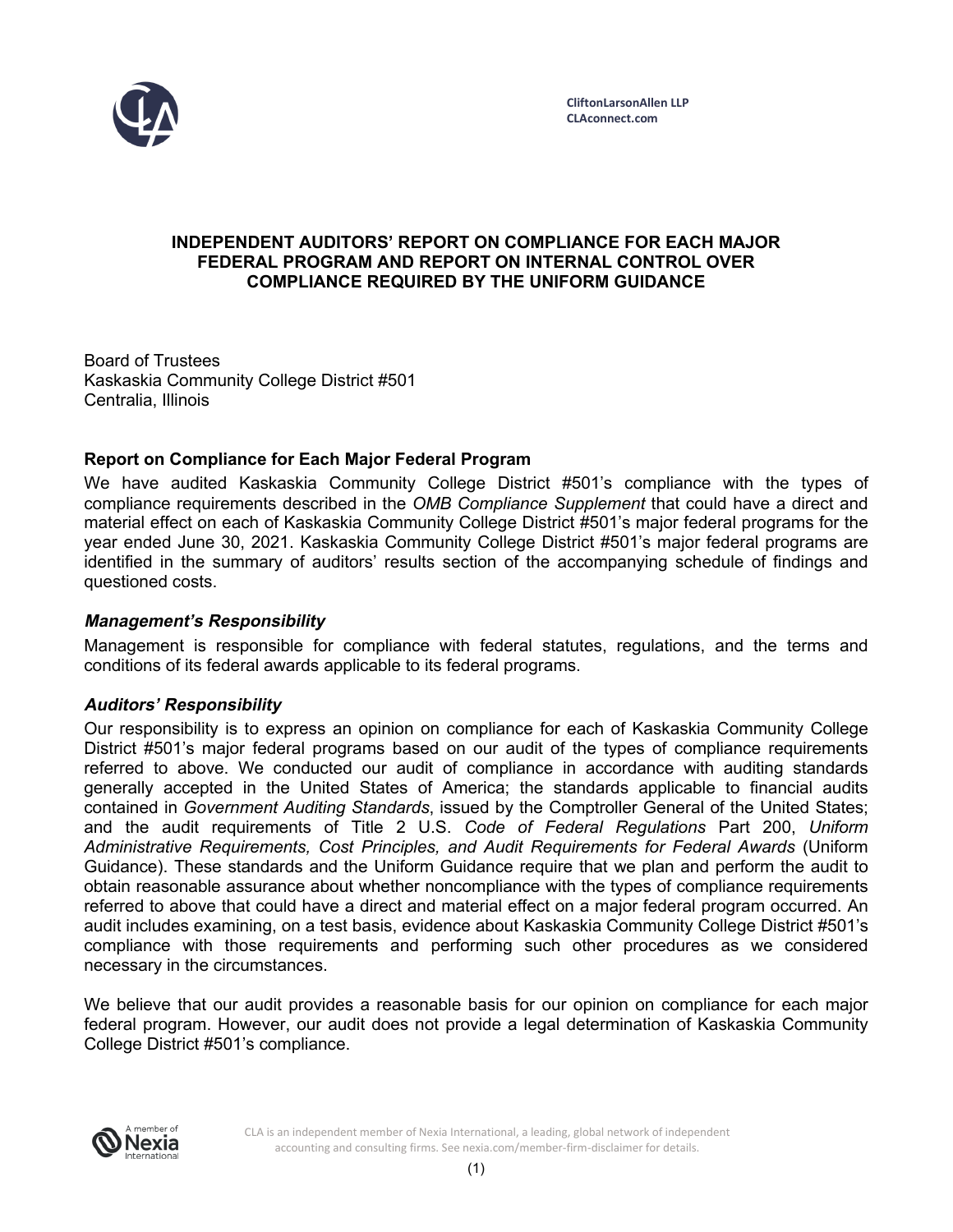## **Opinion on Each Major Federal Program**

In our opinion, Kaskaskia Community College District #501's complied, in all material respects, with the types of compliance requirements referred to above that could have a direct and material effect on each of its major federal programs for the year ended June 30, 2021.

#### **Report on Internal Control Over Compliance**

Management of Kaskaskia Community College District #501 is responsible for establishing and maintaining effective internal control over compliance with the types of compliance requirements referred to above. In planning and performing our audit of compliance, we considered Kaskaskia Community College District #501's internal control over compliance with the types of requirements that could have a direct and material effect on each major federal program to determine the auditing procedures that are appropriate in the circumstances for the purpose of expressing an opinion on compliance for each major federal program and to test and report on internal control over compliance in accordance with the Uniform Guidance, but not for the purpose of expressing an opinion on the effectiveness of internal control over compliance. Accordingly, we do not express an opinion on the effectiveness of Kaskaskia Community College District #501's internal control over compliance.

A *deficiency in internal control over compliance* exists when the design or operation of a control over compliance does not allow management or employees, in the normal course of performing their assigned functions, to prevent, or detect and correct, noncompliance with a type of compliance requirement of a federal program on a timely basis. A *material weakness in internal control over compliance* is a deficiency, or a combination of deficiencies, in internal control over compliance, such that there is a reasonable possibility that material noncompliance with a type of compliance requirement of a federal program will not be prevented, or detected and corrected, on a timely basis. A *significant deficiency in internal control over compliance* is a deficiency, or a combination of deficiencies, in internal control over compliance with a type of compliance requirement of a federal program that is less severe than a material weakness in internal control over compliance, yet important enough to merit attention by those charged with governance.

Our consideration of internal control over compliance was for the limited purpose described in the first paragraph of this section and was not designed to identify all deficiencies in internal control over compliance that might be material weaknesses or significant deficiencies and therefore, material weaknesses or significant deficiencies may exist that have not been identified. We did not identify any deficiencies in internal control over compliance that we consider to be material weaknesses. However, material weaknesses may exist that have not been identified.

The purpose of this report on internal control over compliance is solely to describe the scope of our testing of internal control over compliance and the results of that testing based on the requirements of the Uniform Guidance. Accordingly, this report is not suitable for any other purpose.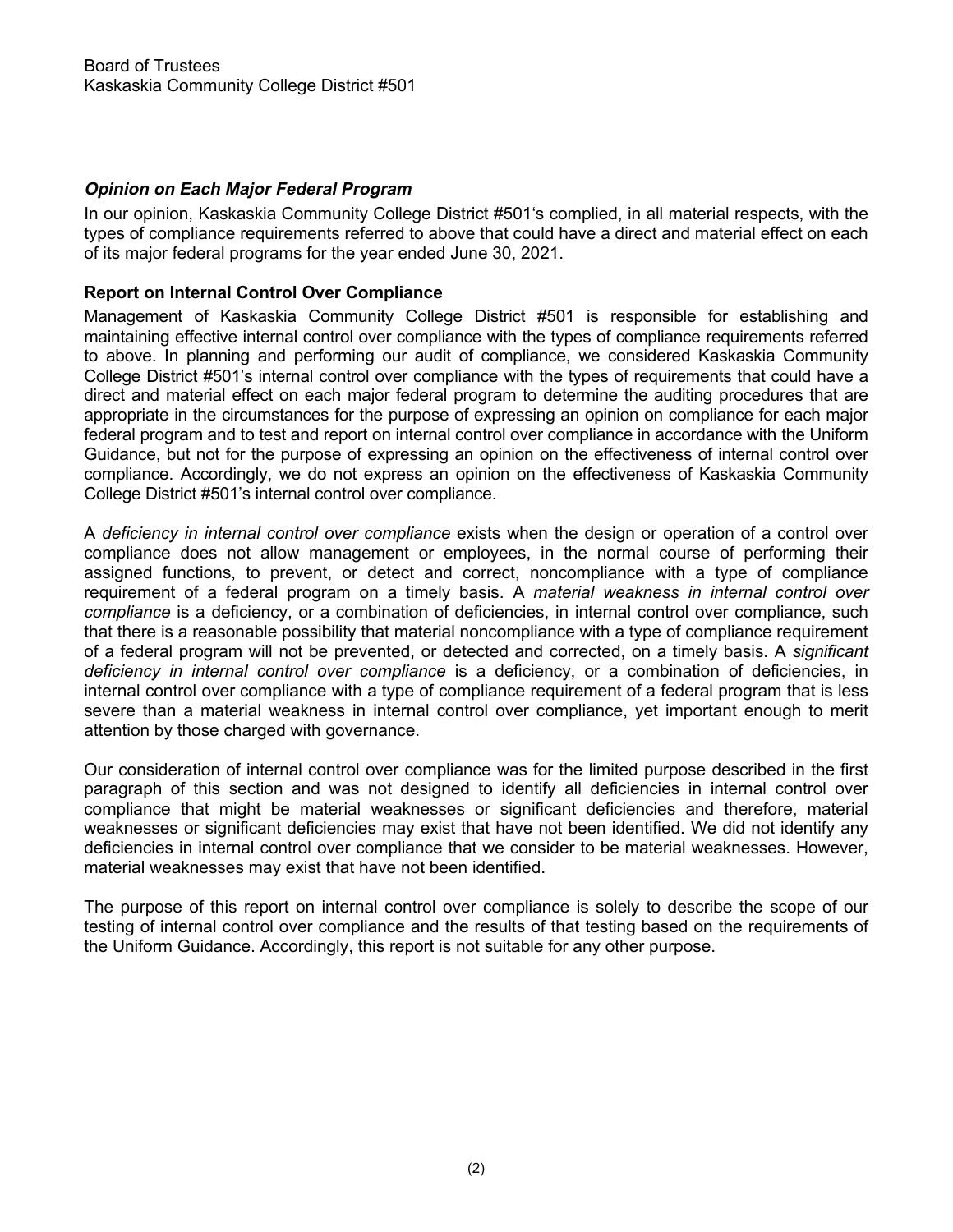## **Report on Schedule of Expenditures of Federal Awards Required by the Uniform Guidance**

We have audited the financial statements of the business-type activities and the aggregate discretely presented component units of Kaskaskia Community College District #501 as of and for the year ended June 30, 2020, and the related notes to the financial statements, which collectively comprise Kaskaskia Community College District #501's basic financial statements. We issued our report thereon dated November 17, 2021, which contained unmodified opinions on those financial statements. Our audit was conducted for the purpose of forming opinions on the financial statements that collectively comprise the basic financial statements. The accompanying schedule of expenditures of federal awards is presented for purposes of additional analysis as required by the Uniform Guidance and is not a required part of the basic financial statements. Such information is the responsibility of management and was derived from and relates directly to the underlying accounting and other records used to prepare the basic financial statements. The information has been subjected to the auditing procedures applied in the audit of the financial statements and certain additional procedures, including comparing and reconciling such information directly to the underlying accounting and other records used to prepare the basic financial statements or to the basic financial statements themselves, and other additional procedures in accordance with auditing standards generally accepted in the United States of America. In our opinion, the schedule of expenditures of federal awards is fairly stated in all material respects in relation to the basic financial statements as a whole.

Viifton Larson Allen LLP

**CliftonLarsonAllen LLP**

Peoria, Illinois February 14, 2022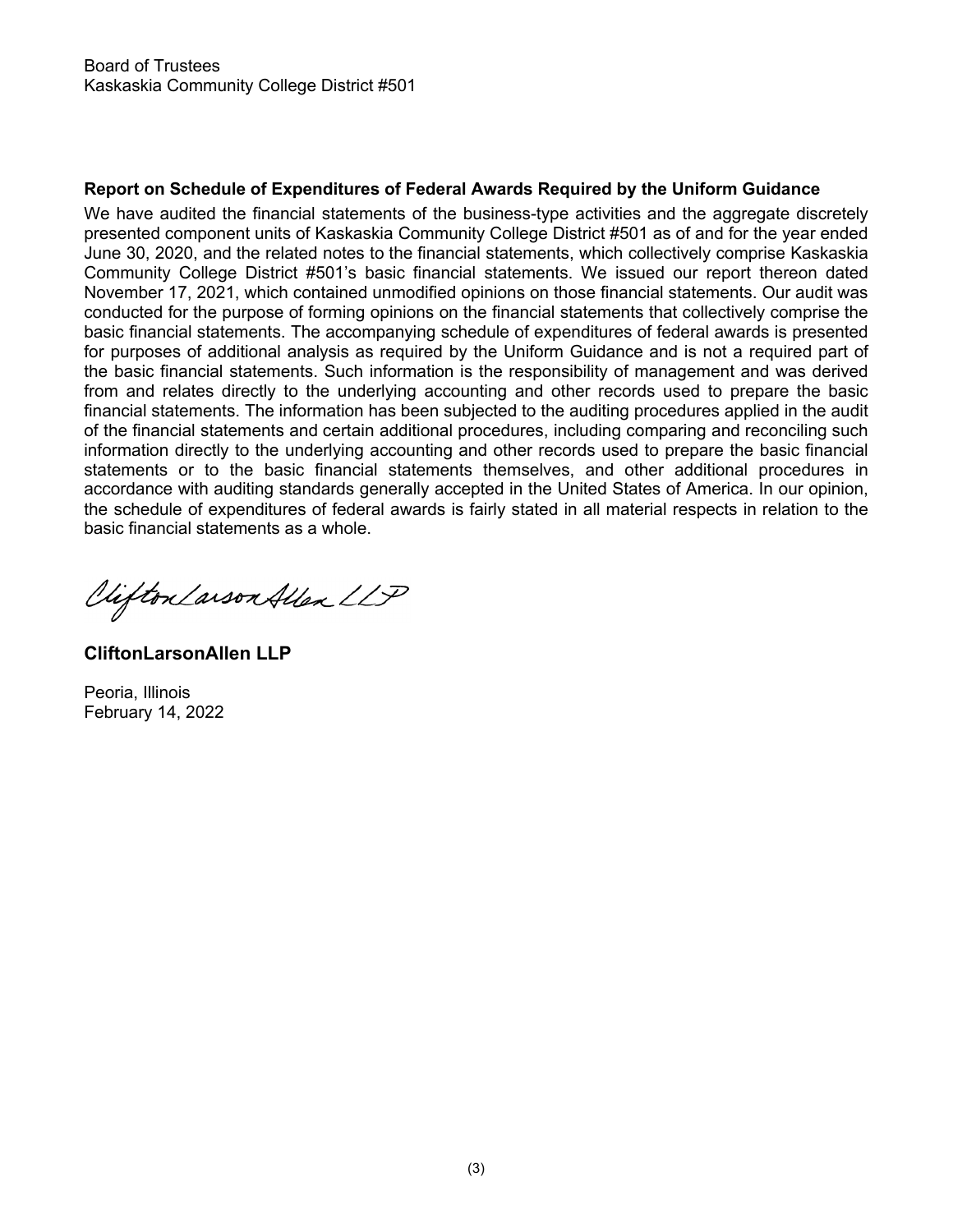## **KASKASKIA COMMUNITY COLLEGE DISTRICT #501 SCHEDULE OF EXPENDITURES OF FEDERAL AWARDS YEAR ENDED JUNE 30, 2021**

|                                                                                           | Federal    |                    |                |                 |
|-------------------------------------------------------------------------------------------|------------|--------------------|----------------|-----------------|
|                                                                                           | Assistance | Pass-Through       | Passed         |                 |
| Federal Grantor/Pass-Through                                                              | Listing    | Entity Identifying | Through to     | Federal         |
| Grantor/Program Title                                                                     | Number     | Number             | Subrecipients  | Expenditures    |
| <b>U.S. Department of Education</b>                                                       |            |                    |                |                 |
| Direct:                                                                                   |            |                    |                |                 |
| <b>Student Financial Aid Cluster:</b>                                                     |            |                    |                |                 |
| Federal Pell Grant Program                                                                | 84.063     | N/A                | \$             | 3,375,923<br>\$ |
| Federal Pell Grant Program - Administrative Allowance                                     | 84.063     | N/A                |                | 4,525           |
|                                                                                           |            |                    |                | 3,380,448       |
|                                                                                           |            |                    |                |                 |
| <b>Federal Supplemental Educational Opportunity Grants</b>                                | 84.007     | N/A                |                | 100,140         |
| Federal Work Study Program                                                                | 84.033     | N/A                |                | 47,769          |
|                                                                                           |            |                    | $\blacksquare$ | 147,909         |
| Total Student Financial Aid Cluster (Direct)                                              |            |                    |                | 3,528,357       |
| <b>CCAMPIS</b>                                                                            | 84.335     | N/A                |                | 16,031          |
| <b>TRIO Cluster</b>                                                                       | 84.042     | N/A                |                | 198,362         |
| Title III                                                                                 | 84.031     | N/A                |                | 106,085         |
|                                                                                           |            |                    |                |                 |
| Higher Education Emergency Relief Fund (HEERF):                                           |            |                    |                |                 |
| COVID-19 - HEERF Student Aid Portion                                                      | 84.425E*   | N/A                |                | 581,550         |
| COVID-19 - HEERF Institutional Portion                                                    | 84.425F*   | N/A                |                | 1,532,304       |
| COVID-19 - HEERF Strengthening Institutions Program                                       | 84.425M*   | N/A                |                | 215,289         |
|                                                                                           |            |                    |                | 2,329,143       |
| Pass-Through Illinois Community College Board:                                            |            |                    |                |                 |
| COVID-19 - Governor's Emergency Education Relief Grant                                    | 84.425C*   | 684-00-2455        |                | 236,219         |
| <b>Vocational Educational Basic Grants to States:</b>                                     |            |                    |                |                 |
| Carl D. Perkins Vocational Education Grant                                                | 84.048     | 684-00-0465        |                | 383,781         |
| <b>Adult Education State Grants:</b>                                                      |            |                    |                |                 |
| Federal Adult Education - Basic                                                           | 84.002     | 684-00-0464        |                | 73,795          |
| <b>Total U.S. Department of Education</b>                                                 |            |                    |                | 6,871,773       |
|                                                                                           |            |                    |                |                 |
| <b>U.S. Department of Agriculture</b><br>Pass-Through Illinois Board of Higher Education: |            |                    |                |                 |
| <b>Child Nutrition</b>                                                                    | 10.558     | 586-18-0409        |                | 5,594           |
|                                                                                           |            |                    |                |                 |
| <b>U.S. Department of Treasury</b>                                                        |            |                    |                |                 |
| Pass-Through Illinois Community College Board:                                            |            |                    |                |                 |
| <b>CURES</b>                                                                              | 21.019     | 684-00-2499        |                | 15,000          |

*See accompanying Notes to Schedule of Expenditures of Federal Awards.*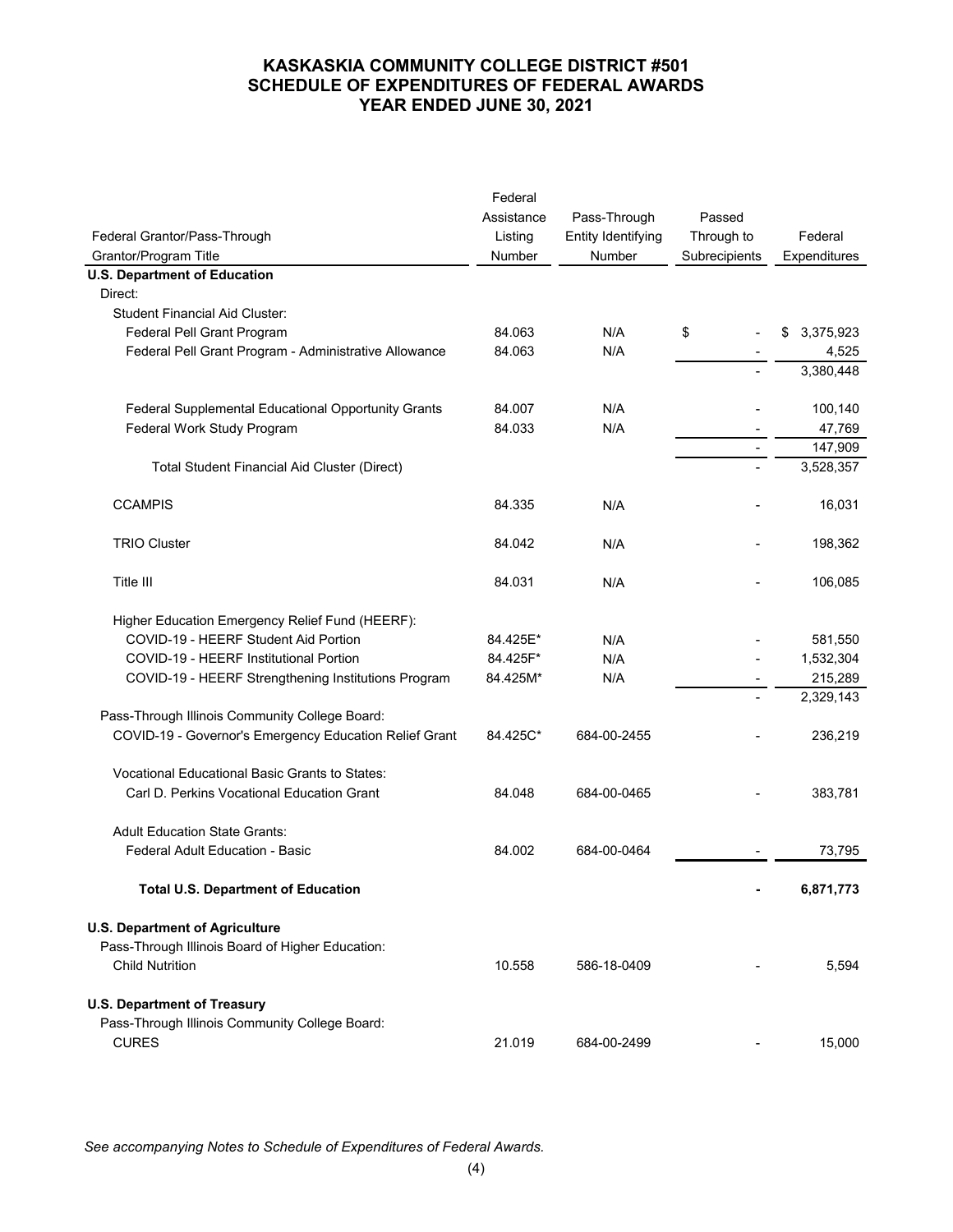## **KASKASKIA COMMUNITY COLLEGE DISTRICT #501 SCHEDULE OF EXPENDITURES OF FEDERAL AWARDS (CONTINUED) YEAR ENDED JUNE 30, 2021**

|                                                           | Federal    |                    |               |              |
|-----------------------------------------------------------|------------|--------------------|---------------|--------------|
|                                                           | Assistance | Pass-Through       | Passed        |              |
| Federal Grantor/Pass-Through                              | Listing    | Entity Identifying | Through to    | Federal      |
| Grantor/Program Title                                     | Number     | Number             | Subrecipients | Expenditures |
| U.S. Department of Health and Human Services              |            |                    |               |              |
| Pass-Through IL Department of Human Services:             |            |                    |               |              |
| <b>Quality Improvement Funds</b>                          | 93.596     | 444-80-1250        | \$            | \$<br>2.870  |
| Child Care Restoration Grant                              | 93.575     | N/A                |               | 93,798       |
| <b>Total U.S. Department of Health and Human Services</b> |            |                    |               | 96,668       |
| <b>Total Expenditures of Federal Awards</b>               |            |                    |               | 6,989,035    |
|                                                           |            |                    |               |              |

\* Major Program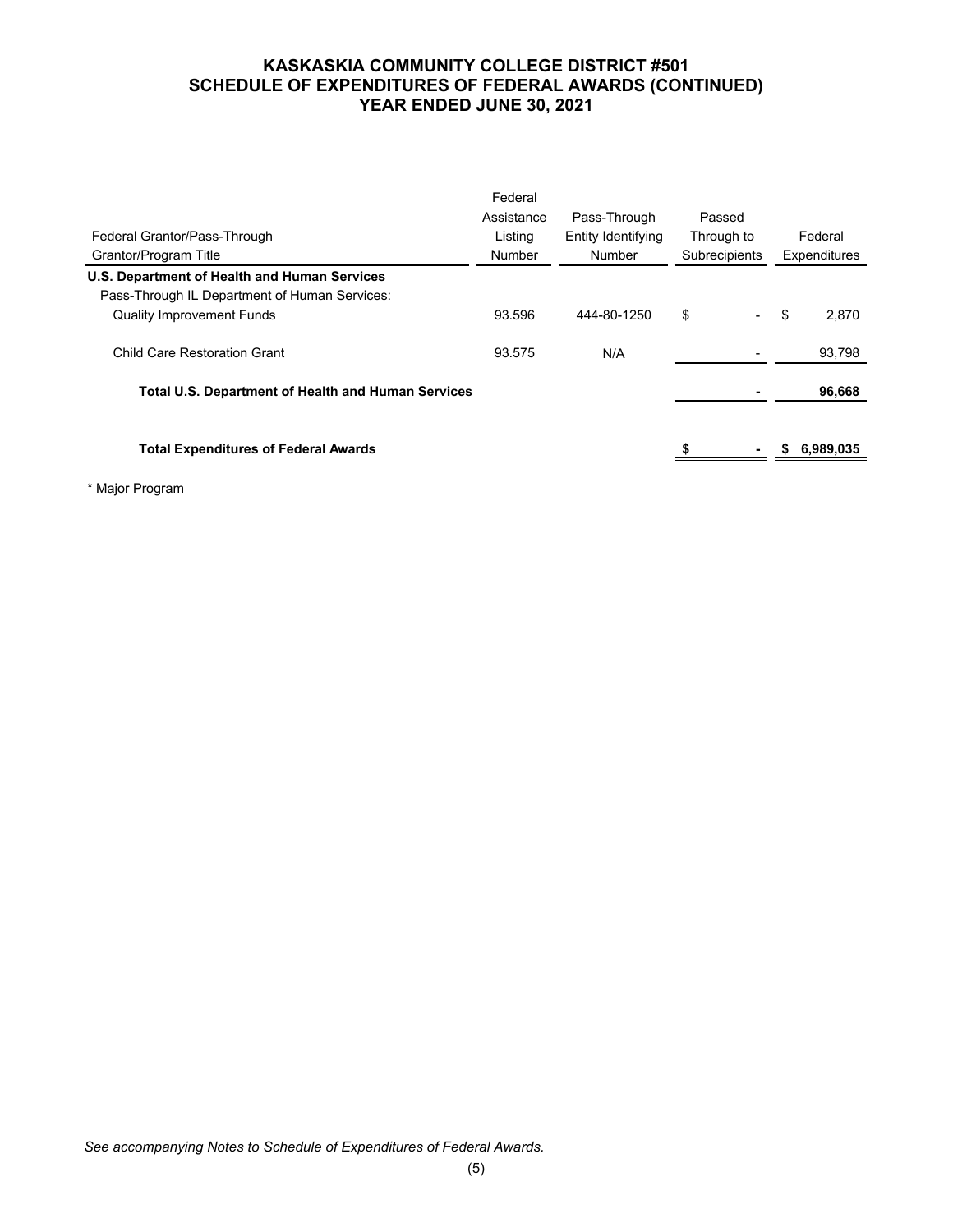#### **KASKASKIA COMMUNITY COLLEGE DISTRICT #501 NOTES TO SCHEDULE OF EXPENDITURES OF FEDERAL AWARDS YEAR ENDED JUNE 30, 2021**

#### **NOTE 1 BASIS OF PRESENTATION**

The accompanying schedule of expenditures of federal awards (the Schedule) includes the federal award activity of Kaskaskia Community College District #501 (the District) under programs of the federal government for the year ended June 30, 2021. The information in this Schedule is presented in accordance with the requirements of 2 CFR Part 200, *Uniform Administrative Requirements, Cost Principles, and Audit Requirements for Federal Awards (Uniform Guidance)*. Because the Schedule presents only a selected portion of operations of the District, it is not intended to and does not present the net position, revenues, expenses, and changes in net position, or cash flows of the District.

## **NOTE 2 SUMMARY OF SIGNIFICANT ACCOUNTING POLICIES**

Expenditures reported on the Schedule are reported on the accrual basis of accounting. Such expenditures are recognized following the cost principals contained in the Uniform Guidance, wherein certain types of expenditures are not allowable or are limited as to reimbursements.

As of and during the year ended June 30, 2021, the District did not receive any noncash federal assistance, federal insurance, or loan guarantees.

#### **NOTE 3 INDIRECT COST RATE**

The District has elected not to use the 10 percent de minimis indirect cost rate allowed under the Uniform Guidance.

#### **NOTE 4 BACKGROUND INFORMATION ON GRANT ACTIVITY**

#### **Restricted Adult Education Grants/Federal CFDA #84.002**

Federal Basic. Grant awarded to Adult Education and Family Literacy providers to assist adults in becoming literate and obtain the knowledge and skills necessary for employment and self-sufficiency; to assist adults who are parents in obtaining the educational skills necessary to become full partners in the educational development of their children; and to assist adults in completing a secondary school education.

#### **Career and Technical Education – Basic Grants to State (Perkins)/Federal CFDA #84.048**

Grant awarded to community colleges as a result of the Carl D. Perkins Vocational and Technical Education Act of 1998 (Perkins III). This grant is intended to help accomplish the new vision of vocational and technical education for the  $21^{st}$  century. The central goals of this new vision are improving student achievement and preparing students for postsecondary education, further learning, and careers. The grant allows community colleges to focus on those programs and student populations they feel will allow for the greatest improvement in overall performance while assuring success for all students in career and technical education programs.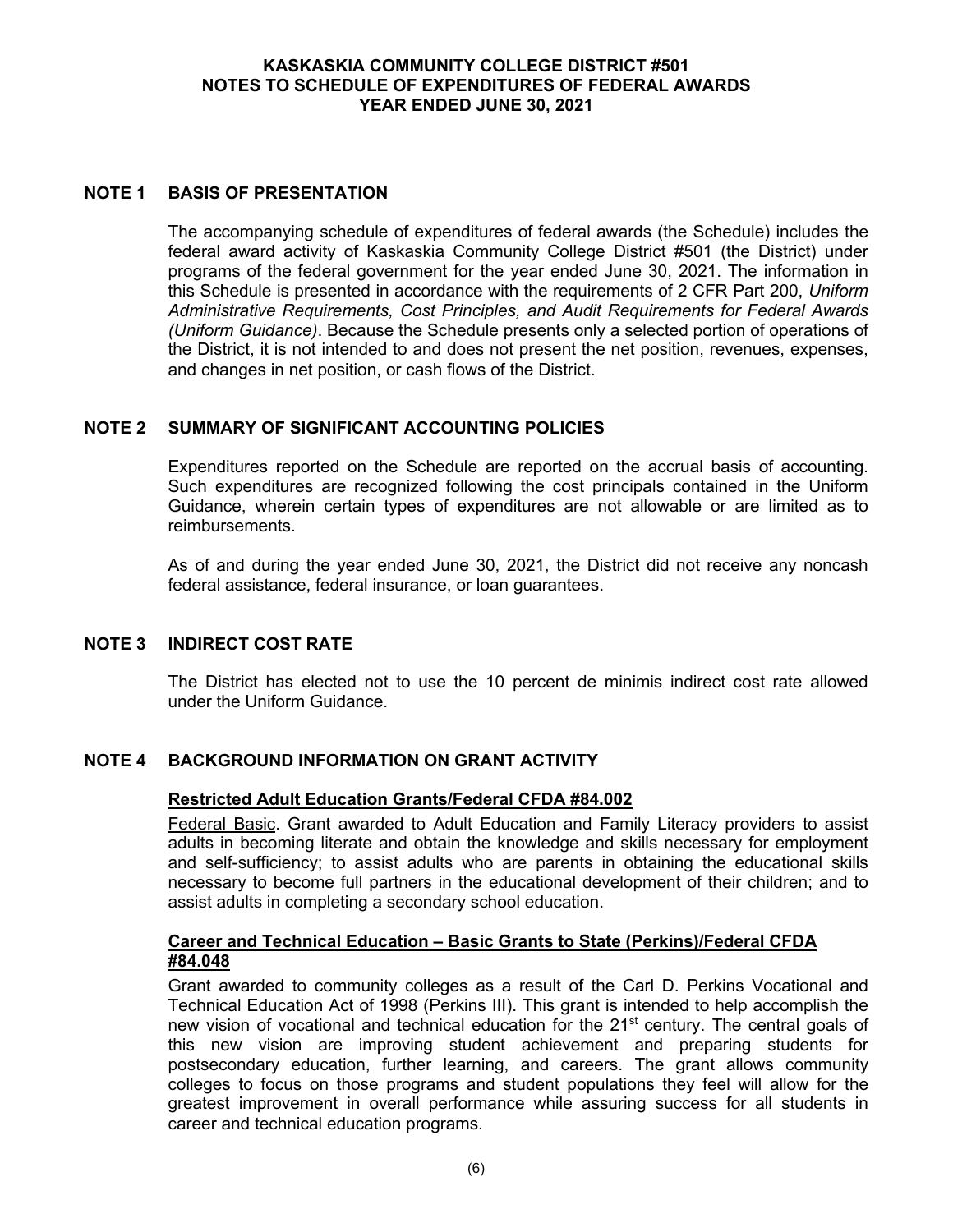#### **KASKASKIA COMMUNITY COLLEGE DISTRICT #501 SCHEDULE OF FINDINGS AND QUESTIONED COSTS YEAR ENDED JUNE 30, 2021**

# **SECTION I – SUMMARY OF AUDITORS' RESULTS**

| <b>Financial Statements</b>                                                                           |                                                                                     |   |               |  |
|-------------------------------------------------------------------------------------------------------|-------------------------------------------------------------------------------------|---|---------------|--|
| Type of auditors' report issued:                                                                      | Unmodified                                                                          |   |               |  |
| Internal control over financial reporting:                                                            |                                                                                     |   |               |  |
| Material weakness(es) identified?                                                                     | yes                                                                                 | x | no            |  |
| Significant deficiency(ies) identified that are not<br>considered to be material weakness(es)?        | yes                                                                                 | х | none reported |  |
| Noncompliance material to financial<br>statements noted?                                              | yes                                                                                 | х | no            |  |
| <b>Federal Awards</b>                                                                                 |                                                                                     |   |               |  |
| Internal control over major programs:                                                                 |                                                                                     |   |               |  |
| Material weakness(es) identified?                                                                     | yes                                                                                 | x | no            |  |
| Significant deficiency(ies) identified that are not<br>considered to be material weakness(es)?        | yes                                                                                 | x | none reported |  |
| Type of auditors' report issued on compliance<br>for major programs?                                  | Unmodified                                                                          |   |               |  |
| Any audit findings disclosed that are required to be<br>reported in accordance with 2 CFR 200.516(a)? | yes                                                                                 | x | no            |  |
| Identification of major programs:                                                                     |                                                                                     |   |               |  |
| <b>CFDA Number(s)</b><br>84.425E, 84.425F, 84.425M and 84.425C                                        | Name of Federal Program or Cluster<br><b>Higher Education Emergency Relief Fund</b> |   |               |  |
| Dollar threshold used to distinguish<br>between type A and type B programs:                           | \$750,000                                                                           |   |               |  |

Auditee qualified as low-risk auditee?  $\frac{x}{1-x}$  yes no